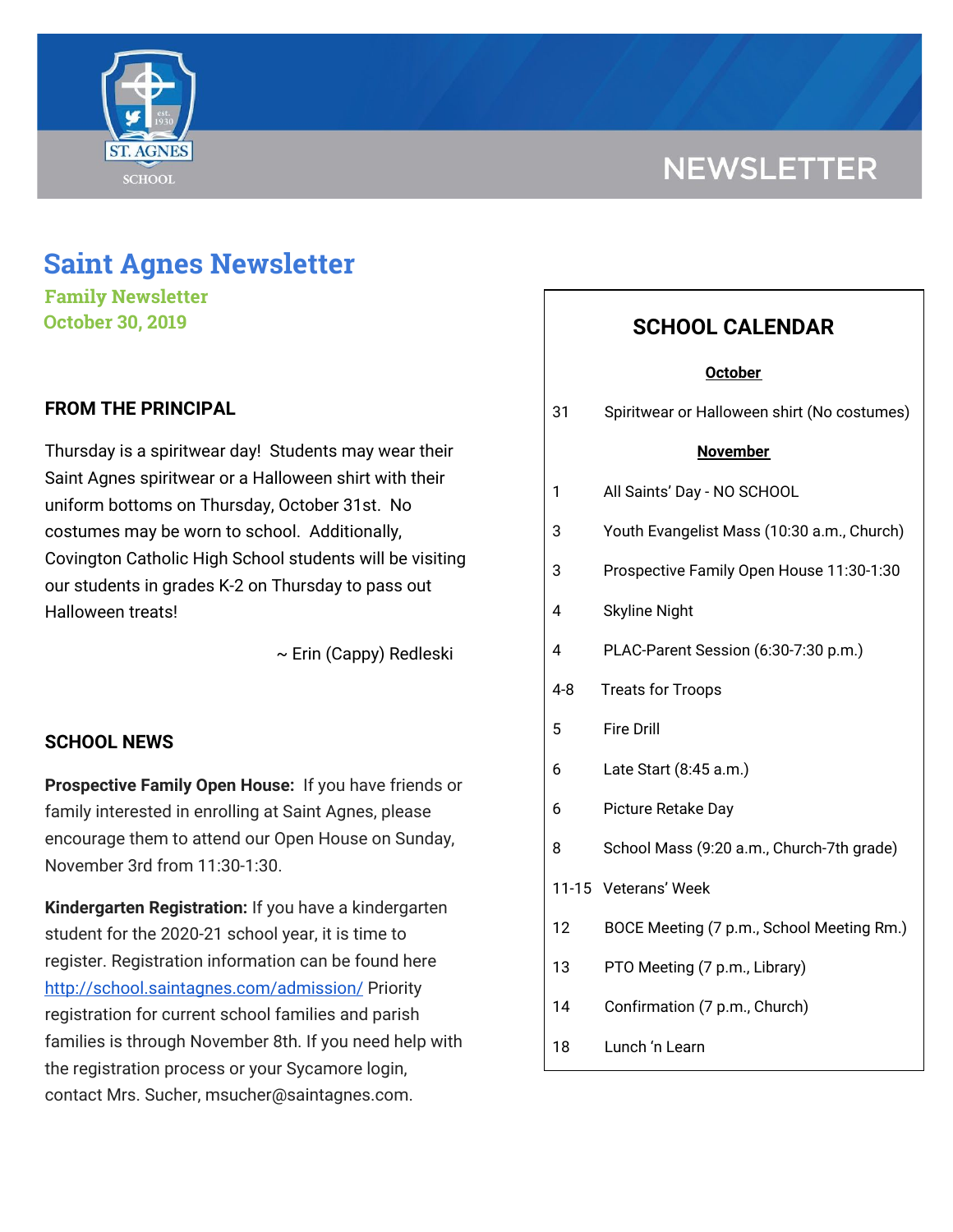**Crazy Sock Day:** Thank you to all who took part in last week's crazy sock day. \$450 was collected to buy socks for the Emergency Shelter of NKY.

**Treats for Troops:** The Junior High Service Club is sponsoring a Treats for Troops Campaign to collect candy to send to our soldiers serving far away. Share some of your Halloween candy this year with a soldier by bringing in your candy to school the week of Nov 4-8. All candy will be donated to the Yellow Ribbon Center which sends care packages to soldiers. Let your sacrifice show that you appreciate their sacrifice.

**Veterans Day 2019**- This year, Saint Agnes will celebrate our veterans the entire week of November 11<sup>th</sup>. We will honor the Army on Monday, Navy on Tuesday, Marines on Wednesday, Air Force on Thursday, and Coast Guard on Friday. The flags of all five military branches will be on display, and we would also like to display the names of family members/family friends who are veterans. Please send in names as well as which branch of the military in which the person served to [vsmith@saintagnes.com](mailto:vsmith@saintagnes.com) or [bstoeckle@saintagnes.com](mailto:bstoeckle@saintagnes.com). Additionally, we would like to invite all veterans of Saint Agnes family and friends to attend our school Mass and sit in the annex on Friday, November 15<sup>th</sup>.

**Volunteer opportunities**: We have lots of opportunities for parents to help out, including APPLE program volunteers, lunch volunteers, playground volunteers, and lunch 'n learn food signups. Below is the link to sign up. <https://signup.com/go/GpYmNi>

**November lunch menu:** <http://school.saintagnes.com/wp-content/uploads/2019/10/2019-2020-NOV-MENU.pdf>

## **PTO NEWS**

**Skyline Night:** Mark your calendar for dinner from the Ft. Wright Skyline next Monday, Nov. 4th. A portion of the sales is donated back to the St. Agnes PTO. This is a great and easy way to support the school.

**Stella and Dot Fundraising Party**: Sip some refreshments while perusing the latest from Stella & Dot's new holiday collection! Join us at Laura Mauller's home, Friday, November 15 at 7 PM to start early on your holiday shopping... or just treat yourself! We will be collecting a minimum \$20 gift card donation or we would like to ask a \$25 minimum jewelry purchase. (Party "credits" from the evening will allow the hosts to create a Stella & Dot basket for the BBB and the gift cards likewise will be utilized in BBB Baskets). Appetizers and beverages will be supplied by your hostesses: Julie Burns, Rebecca Gearing, Amy Mando, Katie Rawe, Sarah Stallard, and Laura Mauller. Join us for a girl's night of fun and shopping! Please RSVP to Bling it On! Jewelry party for BBB [http://evite.me/uz6YZNTMpp](https://l.facebook.com/l.php?u=http%3A%2F%2Fevite.me%2Fuz6YZNTMpp%3Ffbclid%3DIwAR2BsMYwEgRbELffyYxRlOm9sIHBqyxdm_lKfpBXPwHzIh8zNFAyH7uMEVA&h=AT3P428uqpdWjrjnkrC_kT5aF-tJYGgAj5SK5mxkl4kk-PVdlmju6YxuxuI-cltZ0nXgreRNX_R_I30Kuvj9UqF6IcKB_l11t9LwQyTeidDgCjVDvr5Zwvzjlyecw2jGoj_TYrc3gc940rrM01pphN4_4pTQwwDP_NZw0kX4NII2DR0) If you can't make the party but would still like to purchase, use this link: [https://www.stelladot.com/ts/5e1ab](https://l.facebook.com/l.php?u=https%3A%2F%2Fwww.stelladot.com%2Fts%2F5e1ab%3Ffbclid%3DIwAR1EUUbSv_uuA2ZzgHu18XOmK4VujksS24XAtQyRtJZ93ebnZSUzLeIFGGc&h=AT1c_ee6th2sGyKrW2432hmGkIZ91-MsxovAzcCOYHpoIiLOwOA7ALp_sKVnoZqNZEmc4Kba19WKwfIKlRYilrh07fWpUiBozoCTtryqmO-U9Wf4X-LwbOu01pTmjiMKUOEiMETavNPNsQFH2LA0fOAW_samuts5VE3U7gFksyZO1bY)

**PoP Parties**: There are many parties coming up, including the Mother-Son Ninja Yoga for grades 1-3 on Sunday, Nov. 3rd from 4-6pm. If you want to attend RSVP: <http://evite.me/ehPvhc3eZ2>. To see more info about that party and others coming up, click [here.](http://school.saintagnes.com/wp-content/uploads/2019/10/POP-Parties_2019.pdf)

#### **Mission Statement of Saint Agnes School**

Saint Agnes School exists to provide excellence in Catholic education while inspiring and empowering our students to live the Gospel message of Jesus Christ. As compassionate and faithful Christians, we continue to pursue our spiritual journey, achieve our highest academic potential, and be stewards of the Catholic faith to others.